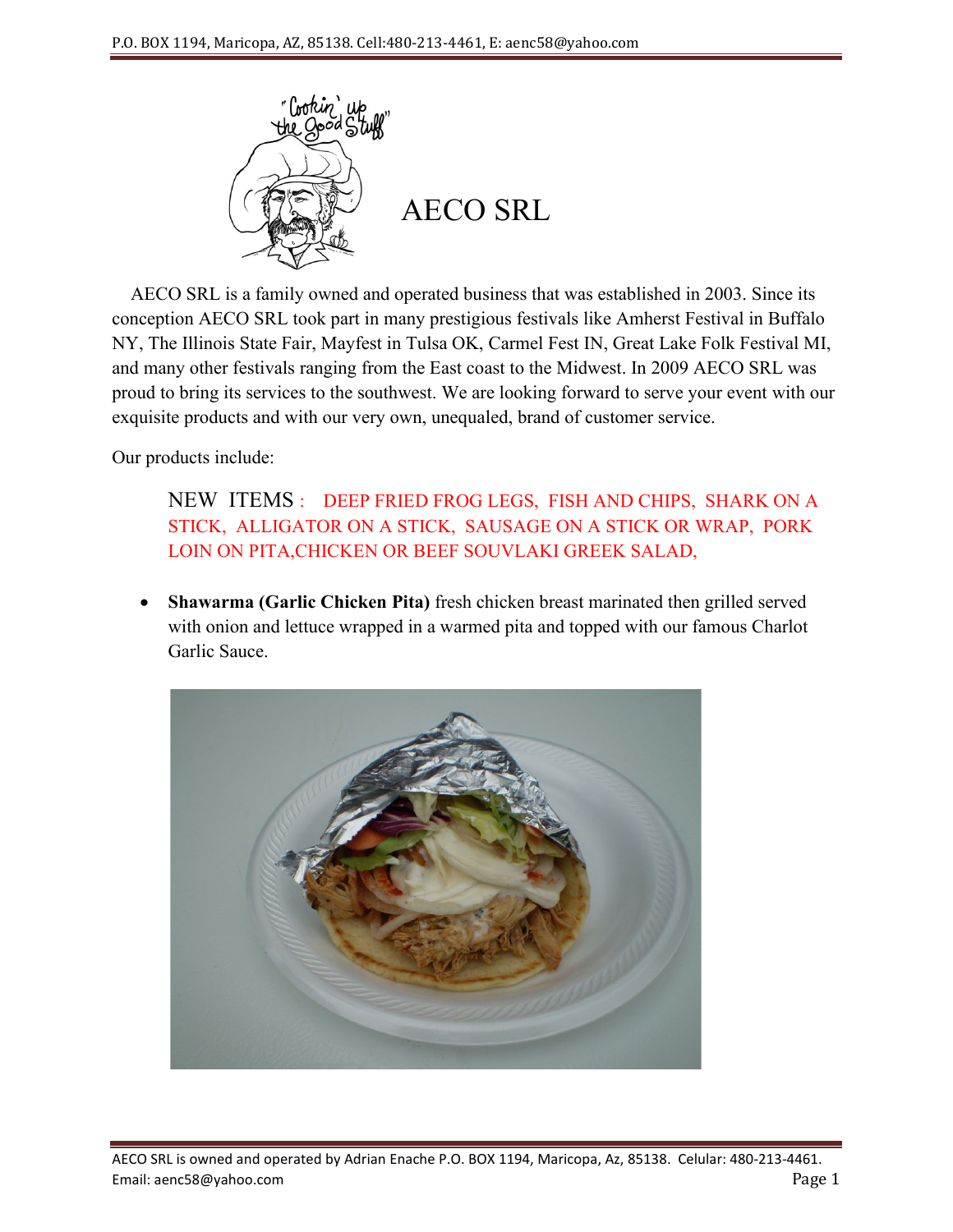• **Gyro** grilled lamb or beef served with onion and lettuce wrapped in a warm pita bread and topped with our famous Charlot Garlic Sauce.



- **Garlic Veggie Pita –** Fresh, sliced, deep fried eggplant garnished with onions and lettuce, served with our famous Charlot Garlic Sauce wrapped in a warm pita.
- **Fresh Squeezed Lemonade (naked , twisted)** 32oz of good ol' lemonade squeezed from the freshest lemons served in all its naked glory or with a twist of strawberry, blueberry, cherry, watermelon, mint, BACON . BACON LEMONADE



**Deep Fried Egg Plant –** fresh**,** sliced eggplant dipped in a home made batter and served with our famous Charlot Garlic Sauce.

**Deep Fried Pickles –** Kosher dill pickle chips dipped in our home made batter and served with our famous Charlot Garlic Sauce.